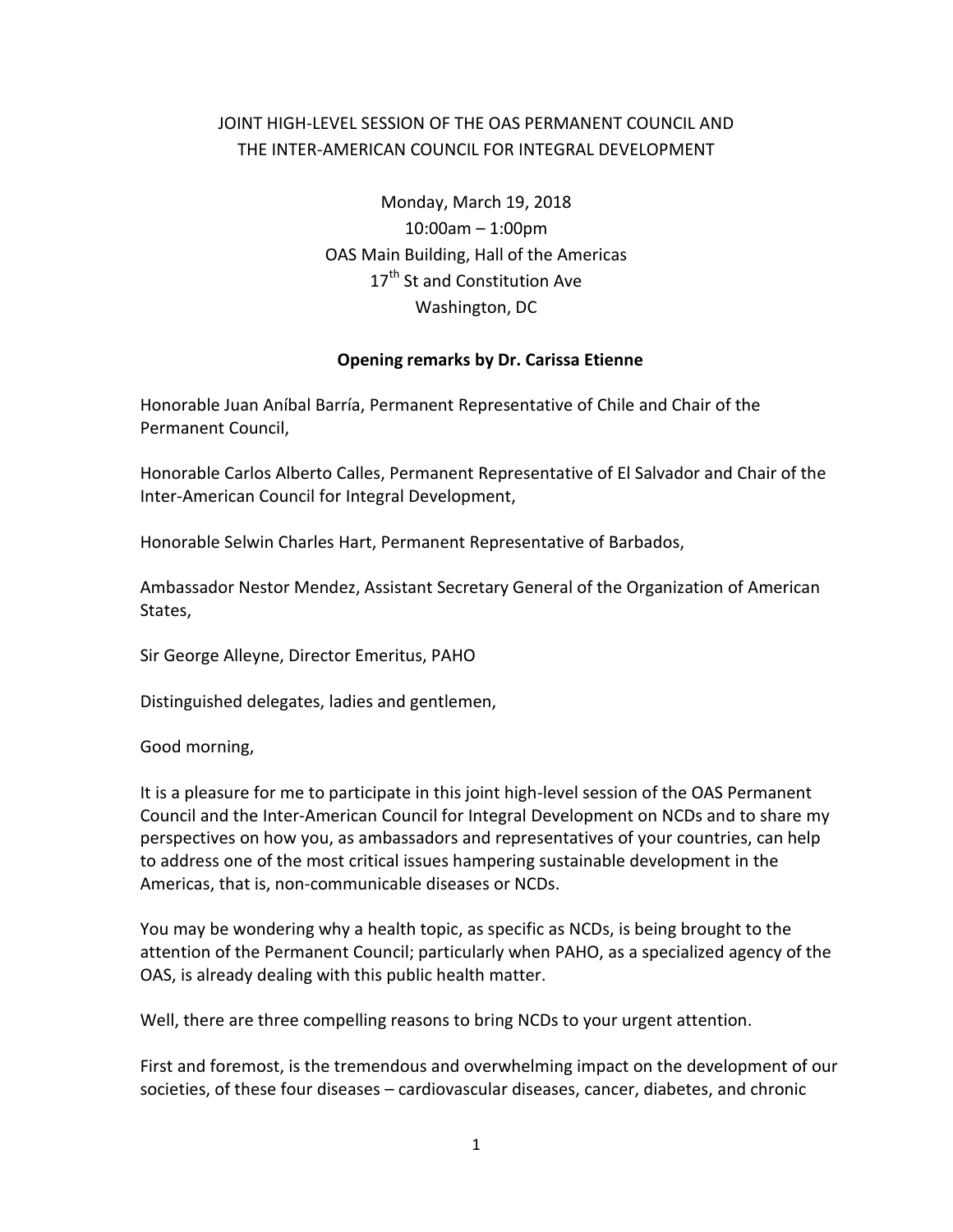respiratory diseases; and their four risk factors- tobacco use, harmful use of alcohol, poor diet and physical inactivity.

Each year, NCDs result in the loss of lives of 5.2 million people in the Americas. That is more than the entire population of a country, such as Costa Rica.

And over a third of the people dying from NCDs are under 70 years of age, dying prematurely and in the prime of their lives.

But that's not all, over 200 million people are estimated to be living with an NCD and require chronic, long term care and access to essential medicines from the health system.

As a result, the economic toll of NCDs is enormous, with the associated loss of income, loss in productivity from the massive numbers of premature deaths, rising health care costs, as well as household expenses for NCD care.

In our region, for example, NCDs will lead to a loss of 7% of GDP in Peru, each year for the next fifteen years. In Jamaica, as another example, the loss will be equivalent to 4% of GDP, and in Costa Rica, 4.4%. With losses as significant as these, the sustainable development goals will certainly not be attainable.

We must, therefore, halt this scourge from NCDs. And this can only be done with stronger public policies across all government sectors.

This brings me to my second point, about why I am bringing the issue of NCDs to your attention.

Evidence has shown that regulatory policy from the departments of finance, trade, labor, agriculture, social development, and education, among others, can have a greater impact on preventing and controlling NCDs, than do health sector policies.

For example, increasing tobacco taxes and prices is considered **THE** most cost-effective intervention to reduce tobacco use, while simultaneously generating additional government revenue. Many countries in our region have begun to increase tobacco taxes, but perhaps the country that stands out as a leader in tobacco control in our region is Uruguay, which has enacted strong tobacco control legislation and recently won a battle against Philip Morris to uphold its regulations. I urge you and your government, let us all follow Uruguay's example to impose stronger regulations to reduce tobacco use and save lives.

Another fiscal policy which is known to be effective is taxation of sugar-sweetened beverages and policies to promote healthy diets. Several countries in our region, including Mexico and Barbados have instituted increased taxes on sugar sweetened beverages, and others, such as Canada, Chile and Ecuador have used regulatory policies, such as front of package labelling, to inform consumers about nutrient content and healthy eating.